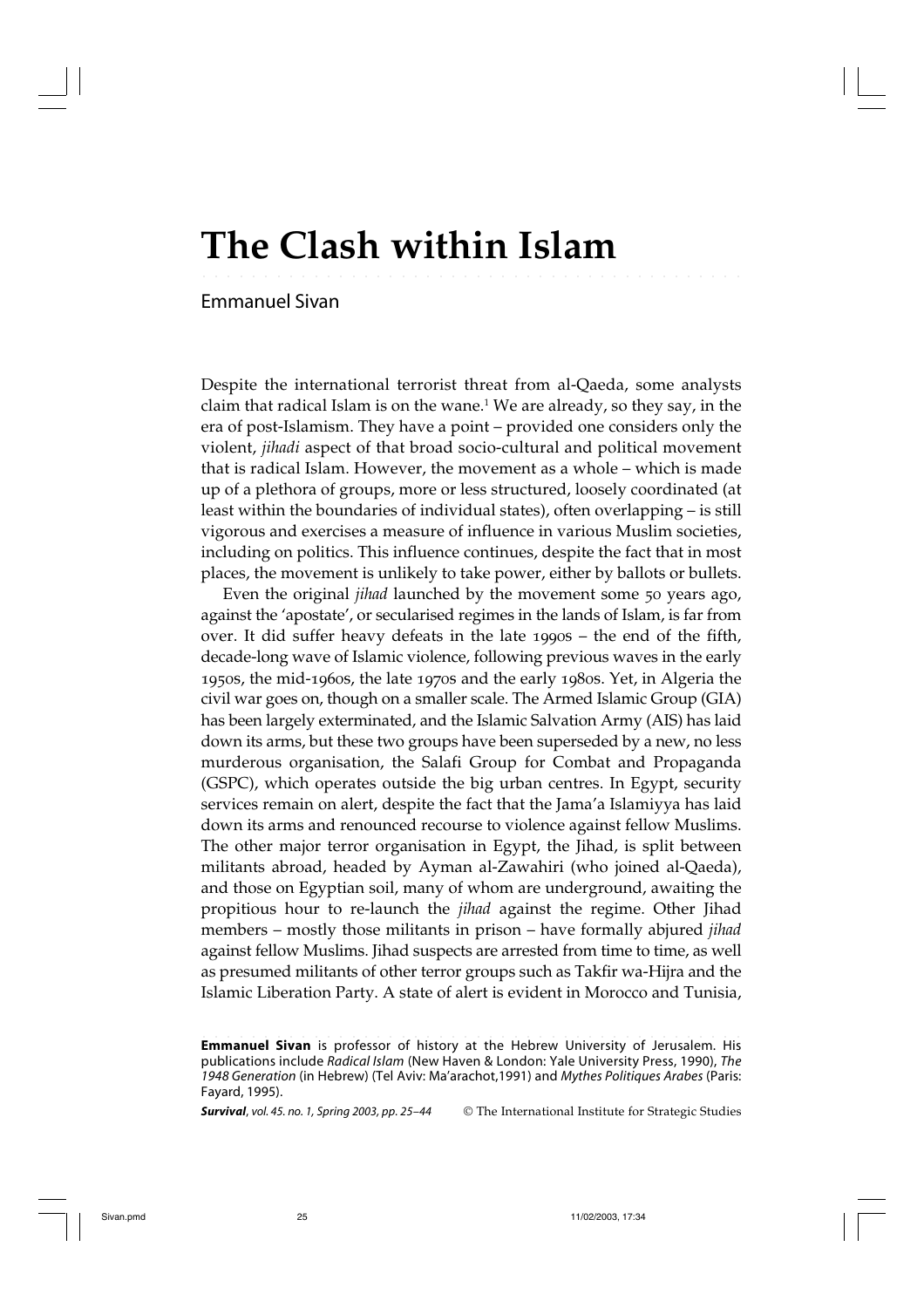two countries that fear infiltration and overspill of groups from the North African diaspora in France, with or without an al-Qaeda connection. Jordan and the Gulf states are also on high alert. The semi-legal and legal civilsociety associations affiliated with radical Islam, where many former terror activists and sympathisers have found refuge, are subject to constant police surveillance and harassment, as well as the occasional arrest and military trial. Though the security services might be over-suspicious, the possibility of a new conflagration of violence cannot be excluded, especially if economic conditions worsen. Causes for economic downturn could include another slump in oil prices, like those in the late 1970s and mid-1980s, which boosted support for the radicals, and the decline in tourism to the Middle East following the 11 September attacks.

Then there are Hamas and Islamic Jihad, which seized control of events in the second Palestinian *intifada*. Although badly bruised, these two groups

*The greatest feat of radical Islam is its sheer survival* are continuing the fight against the infidel, Israeli occupation, a fight quite distinct from that of most radicals who fight fellow Muslims in Islamic states. (The other exceptions are the anti-Russian *jihad* in Afghanistan in the 1980s, the Pakistani militants fighting the Indians in Kashmir and some of the Chechen groups fighting the Russian army). Hamas, the more powerful of these two Palestinian groups, is based upon a powerful socio-political movement active within

non-governmental organisations (NGOs) and municipal and cultural life. As in other Muslim lands, this movement contributed to the renaissance of civil society, which throughout the Middle East had been greatly enfeebled by populist military regimes (including, in the case of Gaza, the same Nasserist regime that smashed civil society in Egypt in the 1950s).

# **Social and cultural vigour**

This essay is concerned with the state of radical Islam within Muslim lands themselves, and therefore does not consider al-Qaeda, a phenomenon of the Muslim diaspora. Almost all the radical Islamic movements, except for the Algerian Salafist Group for Preaching and Combat (GSPC) and perhaps also the Indonesian Jama'a Islamiyya, hold grave reservations about al-Qaeda strategy.2 Of course, the al-Qaeda dream is that success against the 'far enemies' — the United States and Israel — will rebound into the successful toppling of the 'near enemy', apostate Arab regimes. But this is the dream of an apocalyptic future, a dream most radical Muslims do not share.

This essay also deliberately avoids the term 'political Islam', which has the effect of flattening out the diversity and density of a multi-layered movement. This movement was born of a deep concern that Muslim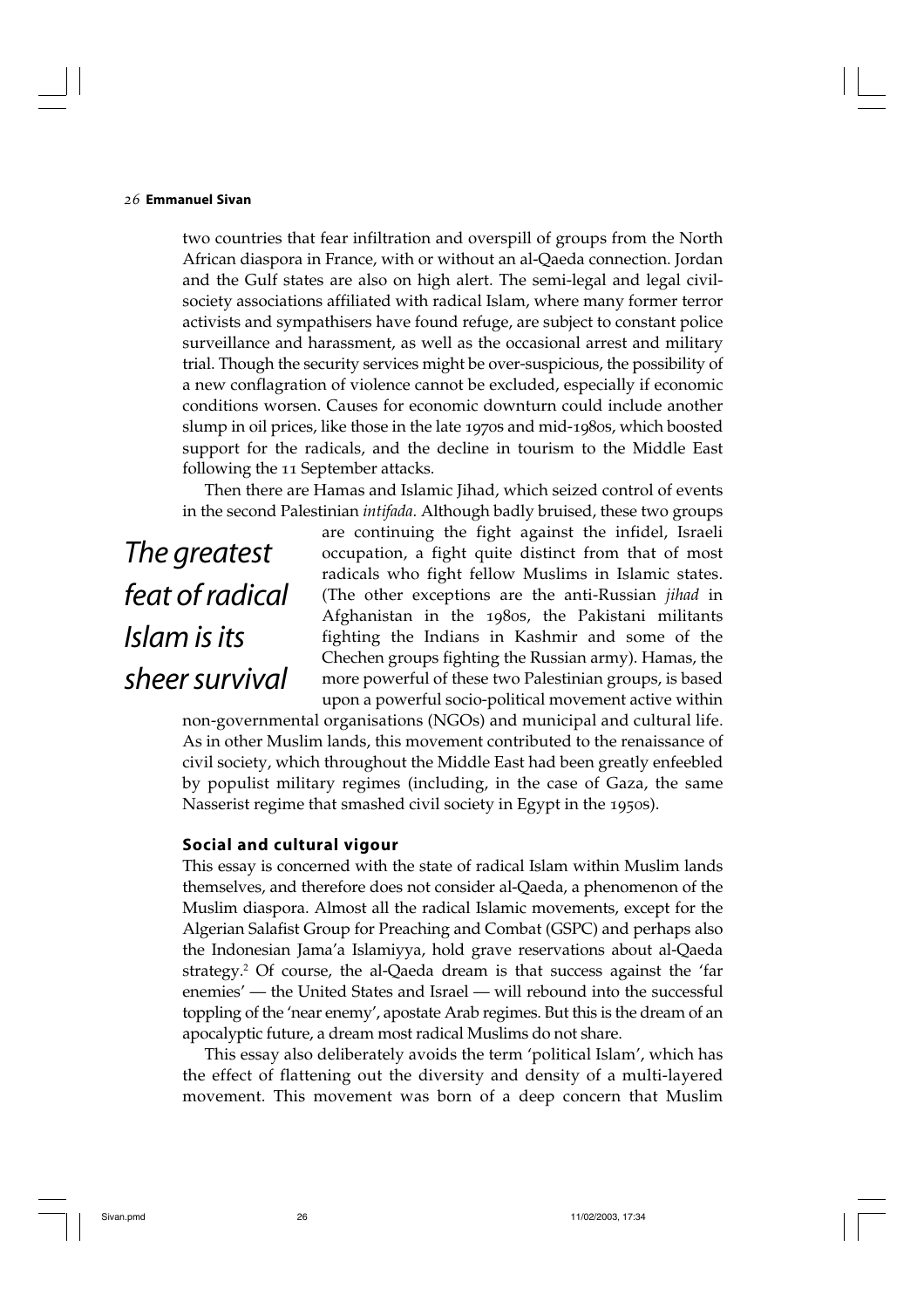societies were losing their Islamic essence under the impact of imported modernity. If the radicals, among others, turned to politics – and ultimately, to violent action to seize power – it was because many came to perceive the state as the major modernising agency, controlling education and media. Not all of them made this choice. While many radical Muslims concluded that they had to wrest power from the 'apostate' rulers, whether by force or through the electoral process, others have preferred to create a political or social lobby, or to fall back upon that age-old solution practised by dissident *ulama* (men of religion) as far back as ninth-century Baghdad – creating their own socio-cultural presence within civil society.

Over the last four decades, Islamic radicals vacillated between these options according to the changing local circumstances, often combining two or more at the same time. In periods of ferocious repression, as at present, semi-legal political activity, educational and welfare action have the added merit of serving as a refuge for persecuted militants. The key merits of NGO activity in the eyes of the radicals are, firstly, that it may change the nature of society, moulding hearts and minds, especially of the young, effectively countering government efforts at modernisation. Secondly, it creates networks of grateful clients, a 'counter-society' immune to the secularist credo, and a potential social and political power base oriented towards re-Islamisation. The experience of past periods of repression has proven that it is out of this social base that a future violent outburst might arise. This explains the vigilance of various governments with regard to the *da'wa* – an Islamist term which denotes a combination of propaganda, education, medical and welfare action – and its practitioners. Yet the *da'wa* has an importance beyond that of being a possible cradle for violence. It is bringing about change in many Muslim societies, and sometimes plays a role – albeit indirect – in politics.

The greatest feat of radical Islam is its sheer survival over half a century of ferocious state repression. It has, at the same time, made tremendous inroads into the hearts and minds of Muslims, especially in Arabicspeaking countries. By the early 1970s militant Islamic discourse dominated the public sphere, replacing pan-Arabism and Marxism, and it has maintained this hegemony to the present day. It has influenced gender roles, relations with local Christians (growing erosion of these relations is evident in Egypt, Jordan and Palestine), consumption habits and public mores. Governments in various Islamic countries have succumbed to militant pressure, censoring books, plays and films critical of Islam. The Islamist media – notably audio- and video-cassettes – is growing, and religious activism is becoming a major avenue for venting protest. Young militants engage in grassroots vigilantism against alcohol, pornography and TV satellite dishes, impose Islamic dress codes and monitor the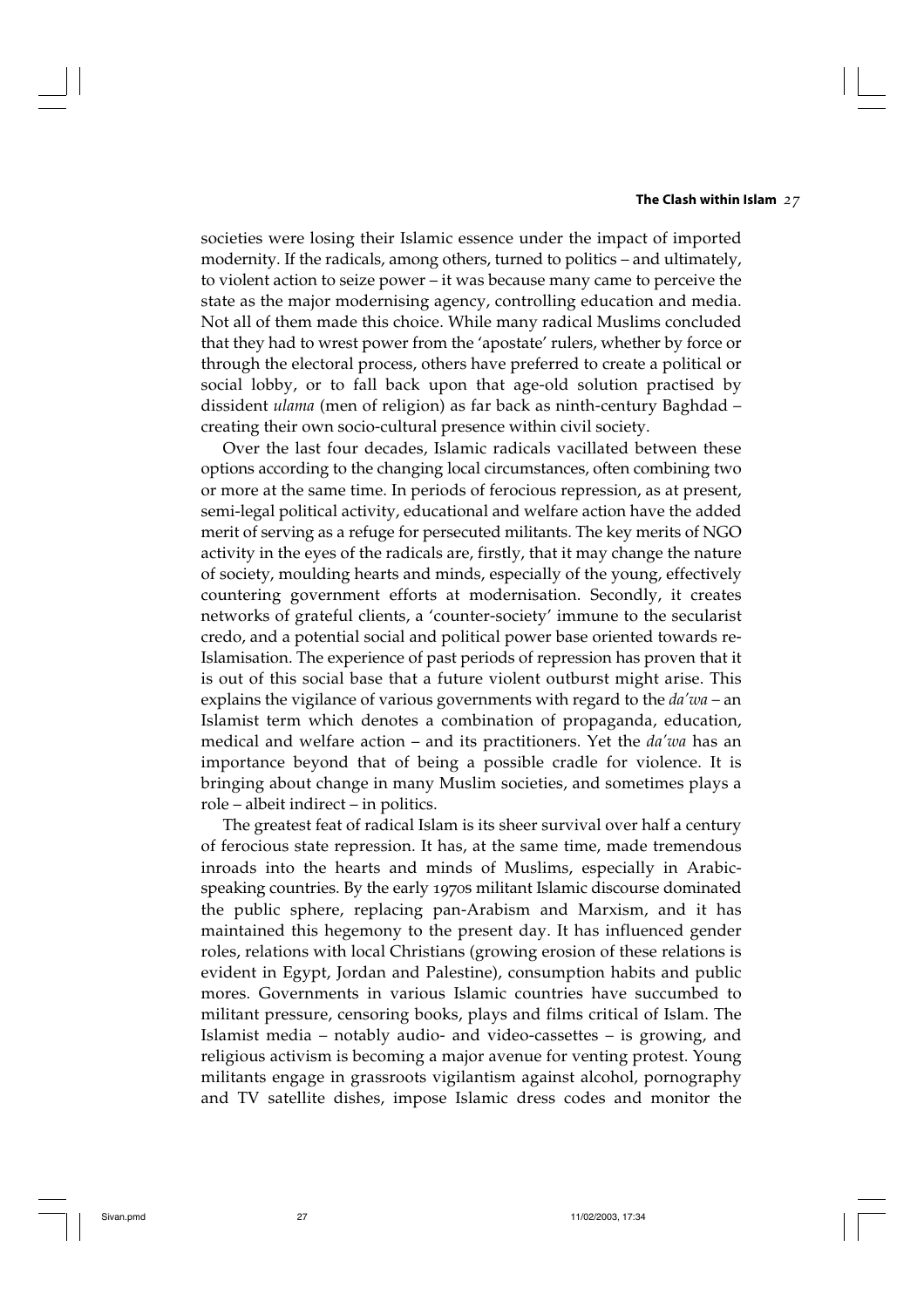behaviour of non-Islamic tourists. Activists mount court cases and press campaigns against 'permissive' writers and artists, and mobilise mass demonstrations against the rising cost of living or in favour of introducing a constitution.

This success resides, above all, in the strength of voluntary Islamic associations, the backbone of the radical Islamic movement. They carry on the *da'wa* work, create support networks and show that Islamic values can be fully implemented in the modern era. Despite the high turnover rate, due to attrition and police harassment, there is always a large pool of new recruits, mostly young urban males aged 15 to 25. This is to be accounted for, in part, by the organisational genius of the Islamists, who devised an intricate yet elastic structure for its *jama'at* (association), which is decentralised with minimal hierarchy, endowing members with the empowerment they lack and crave in contemporary society. This is a sort of 'enclave', a term devised by anthropologist Mary Douglas, which ensures equality of status among members without hampering decision-making.<sup>3</sup>

Moreover, the Islamists have a knack for tailoring the message to changing circumstances. In the last 15 years or so, the message has been that the failure of the all-providing state in the lands of Islam is due to its moral dissoluteness and secularism. This message appeals to a deeply ingrained cultural tradition connecting private anxieties to public woes. The message falls on ready ears, because the failure of states in Muslim countries is clear. This state failure to provide has been exacerbated by the decline in oil and gas prices, which has impoverished some oil-rich states and also caused the drying up both of Gulf state aid to poor Islamic countries and employment for expatriate 'guest workers' from those countries. For some states, these woes were worsened by the demise of the USSR and the resultant loss of assured East European markets.

The revenue crisis helped the Islamists almost everywhere. Governments responded to the crisis by breaking the unwritten covenant of the 1950s and 1960s, in which subjects relinquished their claims to basic human and civil rights in return for the state providing them with education, health care, employment and subsidies for such necessities as staple foodstuffs, cooking gas and transportation. The poor and the young are suffering the most from these retrenchments. The 'retreating state' creates disgruntled citizens by the legion: university students no longer assured of government jobs; workers barely able to eke out a living, let alone save for a dowry and start a family; masses of rural immigrants who lack such basics as shelter. Radical Islam provides a plausible moral explanation for their predicament. It also furnishes, through the *jama'at*, some of the services curtailed by the state, such as pre-school education and free-of-charge medical clinics.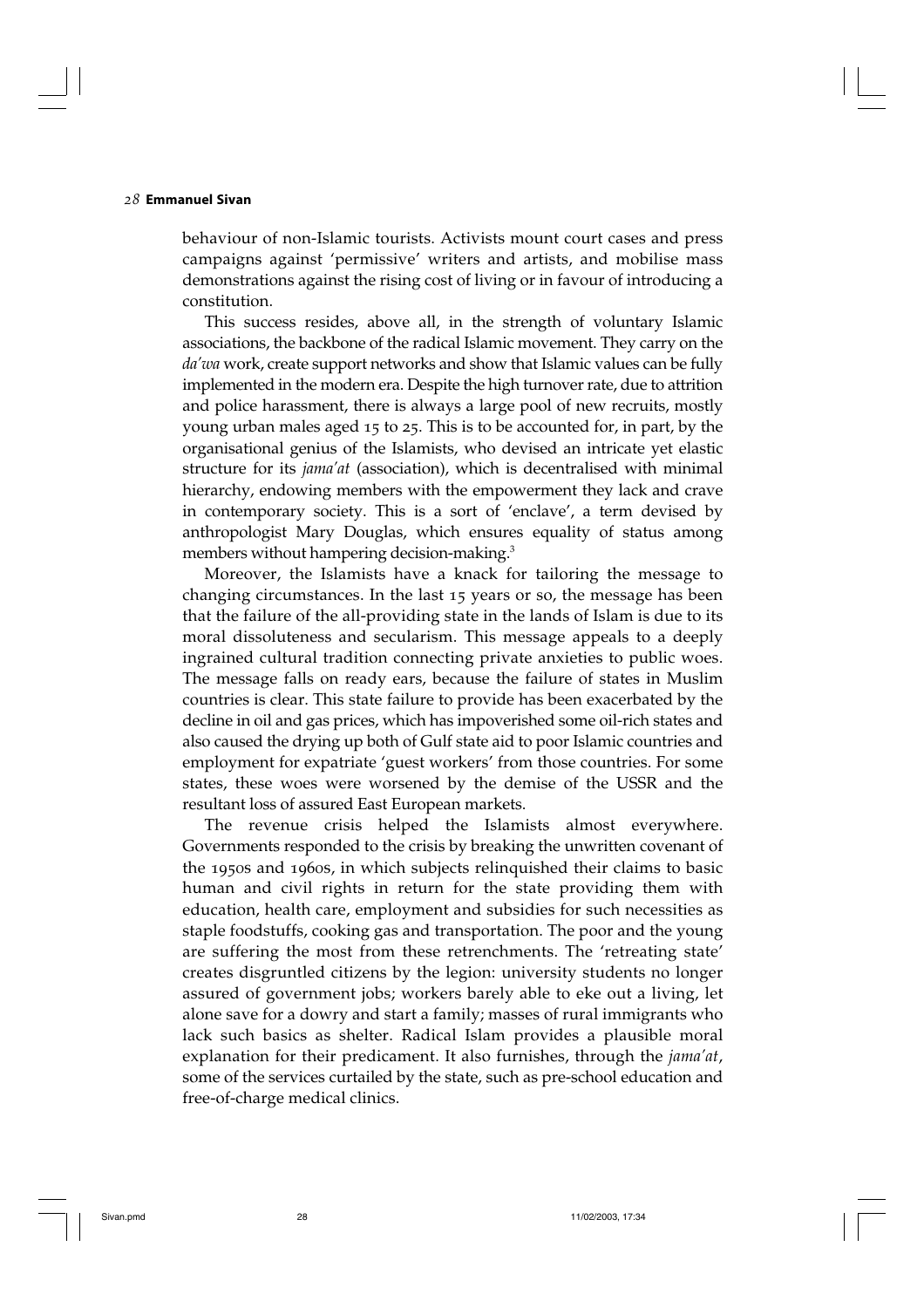The inroads made by radical Islamists are not restricted to the lower urban classes. *Jama'at* have sprung up among professional classes, whose higher income and sophistication enable them to act independently. After trying to shape decision-making within their respective professions, such professionals then stake out positions on wider public affairs. Lawyers' associations tend to take a stand in favour of application of the *sharia* – a major plank of the Islamist platform. They also back court cases presented by militants against so-called heretics such as Egyptian scholar Nasr Hamid Abu Zayd, who was condemned for apostasy and ordered to divorce his wife (he has since gone into exile in the Netherlands).

There is a measure of collaboration across borders, thanks not just to the munificence of Saudi princes, but also to religious luminaries, who act as higher legal and moral authorities in other countries. For example, Egyptian Sheikh Yusuf al-Qardawi, who lives in Qatar, serves as supreme mufti for the Palestinian Hamas. Sheikh Ibn Qatada, a Palestinian–Jordanian living in London, is mufti to the Algerian GIA.

Perhaps more important is the osmosis of radical Islamic ideas into the conservative Islamic establishment. Despite the efforts of a few moderate clerics (such as the current rector of al-Azhar University in Cairo, Sheikh Tantawi), the tilt to the right is unmistakable. In the case of al-Azhar, this is due to the action of the Ulama Front group, headed by the firebrand Isma'il al-Habalush, a popular preacher. Habalush and his Front have opposed any liberal amendment of the divorce law, and demanded that a female al-Azhar researcher, Dr Amina al-Nasir, be fired for casting doubt upon the authenticity of a famous *hadith* (oral tradition) proclaiming the innate inferiority of women. They clamoured for the banning of *A Thousand and One Nights*, defined as a lewd book, and for the removal from theatres of the film on the Prophet Muhammad made by the famous filmmaker, Yusuf Shahin. In these and other cases, al-Azhar, which has been empowered by the Egyptian government to wield censorship on matters religious and moral, followed suite, with the Chief Mufti (the rector's second in command) giving full support to radicals. Conservative members of the judiciary take their cues from al-Azhar and tend to interpret moot points of the law by referring to the *sharia*, in a distinctly anti-modernist interpretation.

The same drift towards radical Islamic positions is evident in Algeria, thanks to presence there in the 1980s and early 1990s, as state-appointed head of the establishment, of a major Egyptian radical thinker, Sheikh Muhammad al-Ghazali. The Kuwaiti and Jordanian religious establishments have moved in the same direction**.** As the institutional *ulama* control religious education in the state system, these men of religion are able to promote openly a sort of indoctrination hostile to pluralism in religious affairs: one-size-fits-all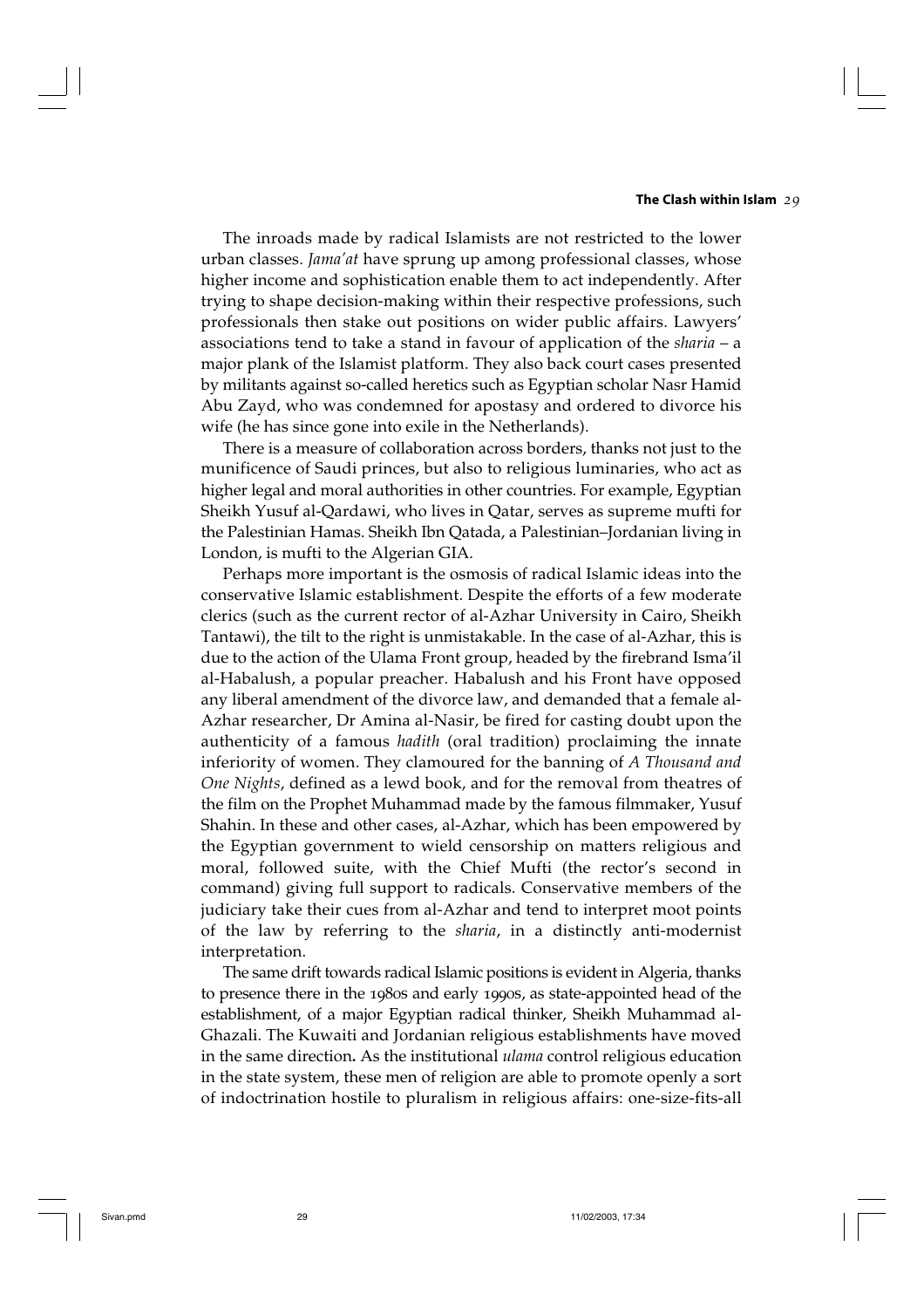solutions, infused with dogmatic hostility towards modern culture as well as against the West, which is seen to include Japan and Russia.4

 Political parties that used to be conservative on religious matters, such as the ruling National Democratic Party (NDP) in Egypt, changed course. During the public debate on the Nasir Hamid Abu Zayd affair in 1994–96, the party's religious weekly, *Liwa Al-Islam*, did not publish a single article, editorial or op-ed in support of the scholar. The same holds true for *Aqidati*, the religious organ of the so-called al-Ahrar (Liberal) Party. The radicals' hope is that this gradual infiltration into the elites will ultimately have further political implications. Perhaps, one day, even the army top brass might be won over to the radical cause.

# **Politics: against long odds**

The Turks might need some convincing that political Islam is on the wane, after the landslide victory of the Islamist Justice and Development Party (AKP) in the November 2002 elections. It remains to be seen, of course, how free a rein the AKP government will be allowed by the army, the selfappointed guardian of secularity, and for how long. It also remains to be seen whether the moderate tone – introduced over the last three or four years in the AKP plank by its present leader, Recep Tayyip Erdoghan, a former anti-democratic firebrand – is more than cosmetic. Most seasoned Turkish observers are sceptical.

 In Egypt, the Muslim Brotherhood are banned as a political organisation. Were it otherwise, by the estimate of the Al-Ahram Institute for Strategic Studies, the Muslim Brotherhood could win one quarter of the vote. (Currently the Muslim Brotherhood has just 17 deputies, all of whom ran as 'independents', out of 454 in the People's Assembly). The Wasat (centre) Party, founded by younger members of the Muslim Brotherhood and former Jama'a Islamiyya militants who had abjured violence, was likewise refused registration as political party. After a long court battle, it was registered as a 'cultural association', which meant that the regime would tolerate it, much like the Muslim Brotherhood, in a sort of a semilegal limbo.

None of these three groups offers a persuasive democratic credo. All three have more than dabbled in violence: the AKP in the late 1960s to early 1970s; the Muslim Brotherhood in the 1950s and 1960s; and some Wasat members in the 1980s and 1990s. All of them have come around to a de facto acceptance of the rules of the democratic (or rather semi-democratic) game after crashing against the iron wall of the regime and its mainstay, the army and security services. They have, presumably, cut off all relations with the extremist, violent fringes of radical Islam, but their differences are in method, not in platform. Chastised by repression, long imprisonment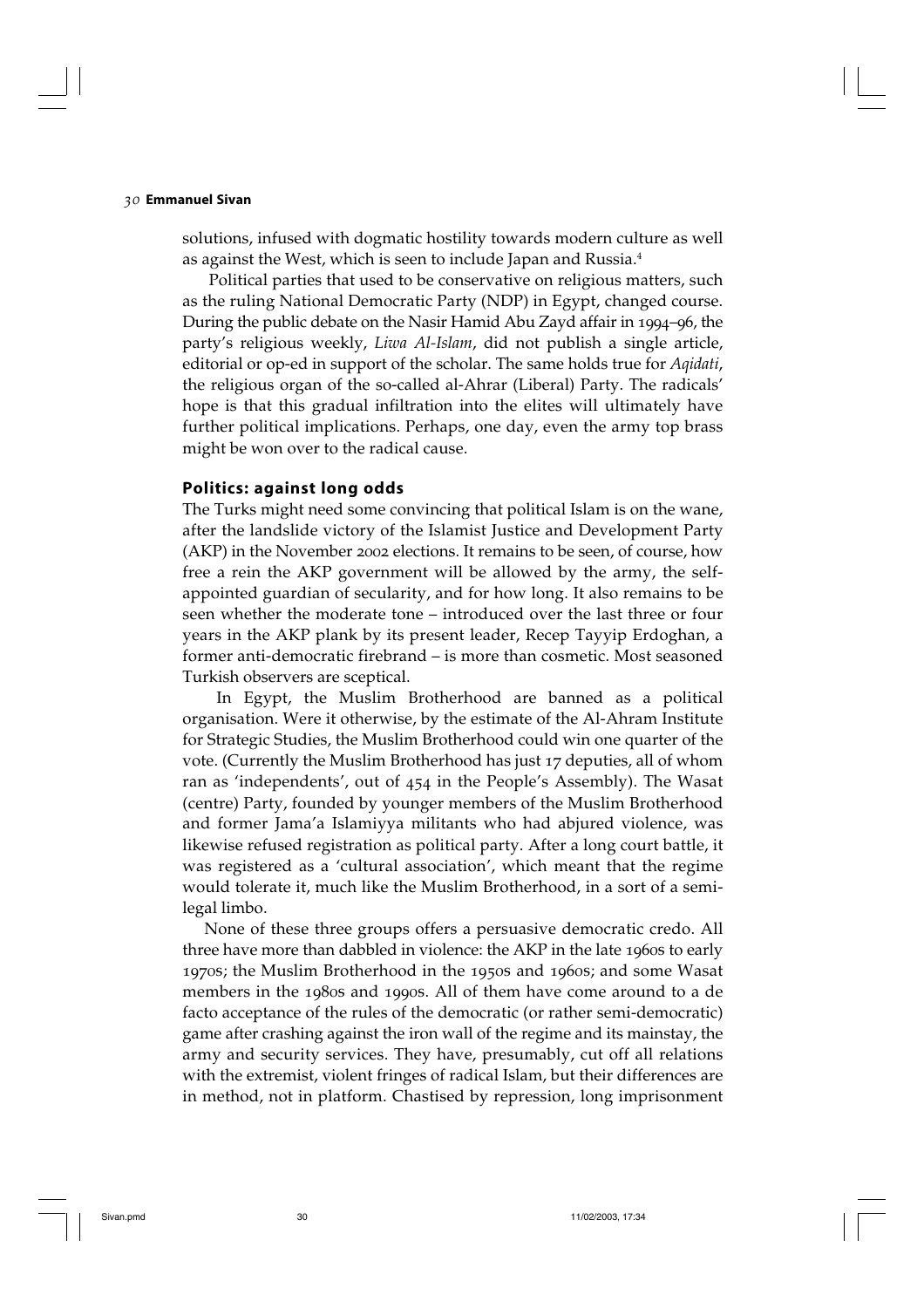and the execution of comrades and torture, they seem to bank on the ballot as the way to power. Still, the ruling regimes are adamant that this is merely a *pro forma* conversion. They point out the denunciation of democracy by Islamist leaders and preachers as a 'poisonous Western import'. They cite Muslim Brotherhood hostility towards the Copts, whom it wants reduced to their age-old status as second-class citizens, or the Muslim Brotherhood position (shared by the AKP, Wasat and the Tunisian Nahda movement) that no right of free speech should be extended to atheists or agnostics. The Nahda has in fact been driven underground under the stringent rule of president Zayn al-Abidin Ali. And the same is true, with a vengeance, for similar movements in Syria and Iraq.

Translating socio-cultural vigour into political presence, let alone influence, is not easy. This represents a real conundrum for radical Islam, given the importance of the state as a major agent of secularisation. The radicals have learnt, from their own bitter experience, the futility of the armed struggle, yet the electoral road into the political process remains blocked. Infiltrating the top bureaucracy and the courts may provide a side entrance, but regimes are vigilant, especially with regard to the army, where periodical purges of 'religious minded' officers are a matter of routine.

Not all regimes practise exclusionary policy towards the radicals. Pakistan, Jordan, Morocco, Yemen, Kuwait, Bahrain and even Algeria follow a line of partial inclusion: granting some, though not all, Islamist groupings legal status and the right to run in elections. However, the regime sees to it that their parliamentary presence is minimised through single-member constituencies with preference given to rural and more docile candidates, as well by gerrymandering, ballot rigging and other such methods. Nevertheless, in September 2002, Pakistan's United Action Front Islamist parties had significant electoral success, garnering a parliamentary contingent trailing just behind the two major parties. Similar success was attained in October 2002 by the Moroccan Justice and Development Party and by the Islamists in Bahrain, both having been allowed to run on a platform calling for application of *sharia* law. This right was not extended, however, to the veteran Moroccan party Al-Adl wa-l-Ihsan (Justice and Charity), whose charismatic leader, Sheikh Abd al-Rahman Yasin, was in jail for years and is currently under house arrest. The Islamic Front in Jordan, the Jama'a Islamiyya (Sunni) and Hizbollah (Shi'ite) in Lebanon, and the Islah (reform) Party in Yemen have been running in elections for years. So has Algeria's Movement for Social Peace. (However, the Islamic Salvation Front (FIS), which won a plurality in the first round of elections in December 1991, prior to the army takeover, remains outlawed.)

Election tampering and limited parliamentary presence are not the only political obstacles faced by Islamist groups. The regimes' policies of semi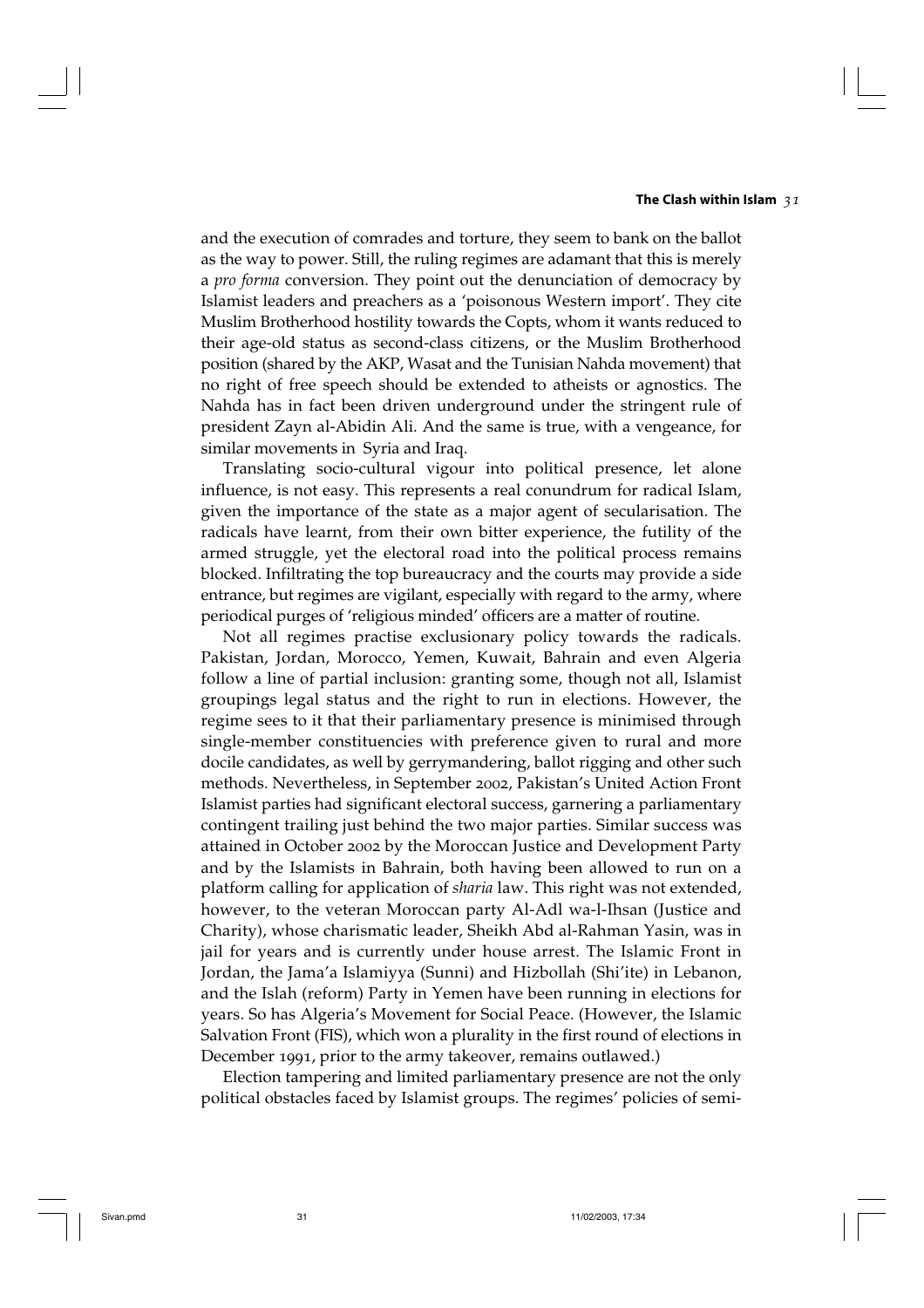inclusion also mean that when these groups enter government, they are usually assigned minor ministries, or their minister is not allowed any budgetary discretion (as was the case in Jordan when the Islamist party was given the Ministry of Education). There is little wonder that Islamists tend to leave office after a while, or stay merely for the sake of the (rather limited) patronage it allows. They have no real results to show for their effort, at least not in what matters most: blocking slippage down the slope of de facto laicisation. Promises to make legislation conform to the *shari'a* are buried in committee. Participation in government tends to discredit Islamist parties in the eyes of their electorate either as a sell-out or as

# *The*

*conservative– liberal centre embraces authoritarian regimes for fear of the alternatives*

ineffectual, and they lose votes in the following elections – as happened in Jordan in 1993 and Yemen in 1997. The radicals may find solace in government concessions to their cause in education and media, concessions which may slow down the erosion of Islamic values and mores. Yet whether this is attributable to parliamentary activism is doubtful. Islamist parties may also find comfort in the fact that left-wingers are likewise repressed or at least similarly harassed. It is, however, cold comfort indeed to have political life stifled all around. The only (less than meagre) consolation the radicals do enjoy is that they have maintained a hegemonic position among the submerged opposition forces, even where the Left is well organised and active, as in Algeria, Morocco and Lebanon. This is not exactly the 'failure of political Islam' as pronounced by analysts. Hegemonic they

might be, but their supposed conversion from *jihad* to *da'wa* is doubted not just by security services, but by the bulk of the secularists and the pragmatic new middle class.

This state of affairs was illustrated during a conference held in Cairo on 8 September 2002, entitled 'The Future of the Islamist Movement in the Aftermath of September 11'. The star of the gathering was the organiser, Muntasir al-Zayat, barrister for many Islamists brought to trial, and close to the fledgling Wasat Party. Zayat argued forcefully that the conversion of the Jama'a Islamiyya from violence to peaceful means (partly through its role in the Wasat) is wholeheartedly sincere and that the organisation wishes to become a pragmatic socio-political movement. Respect for the law of the country they live in is incumbent upon Muslims everywhere, he said, whether in Egypt or in the West. Violence or hatred against Copts must be eschewed. While members of the pro- Muslim Brotherhood Labour party supported from the podium his claim that that warfare against the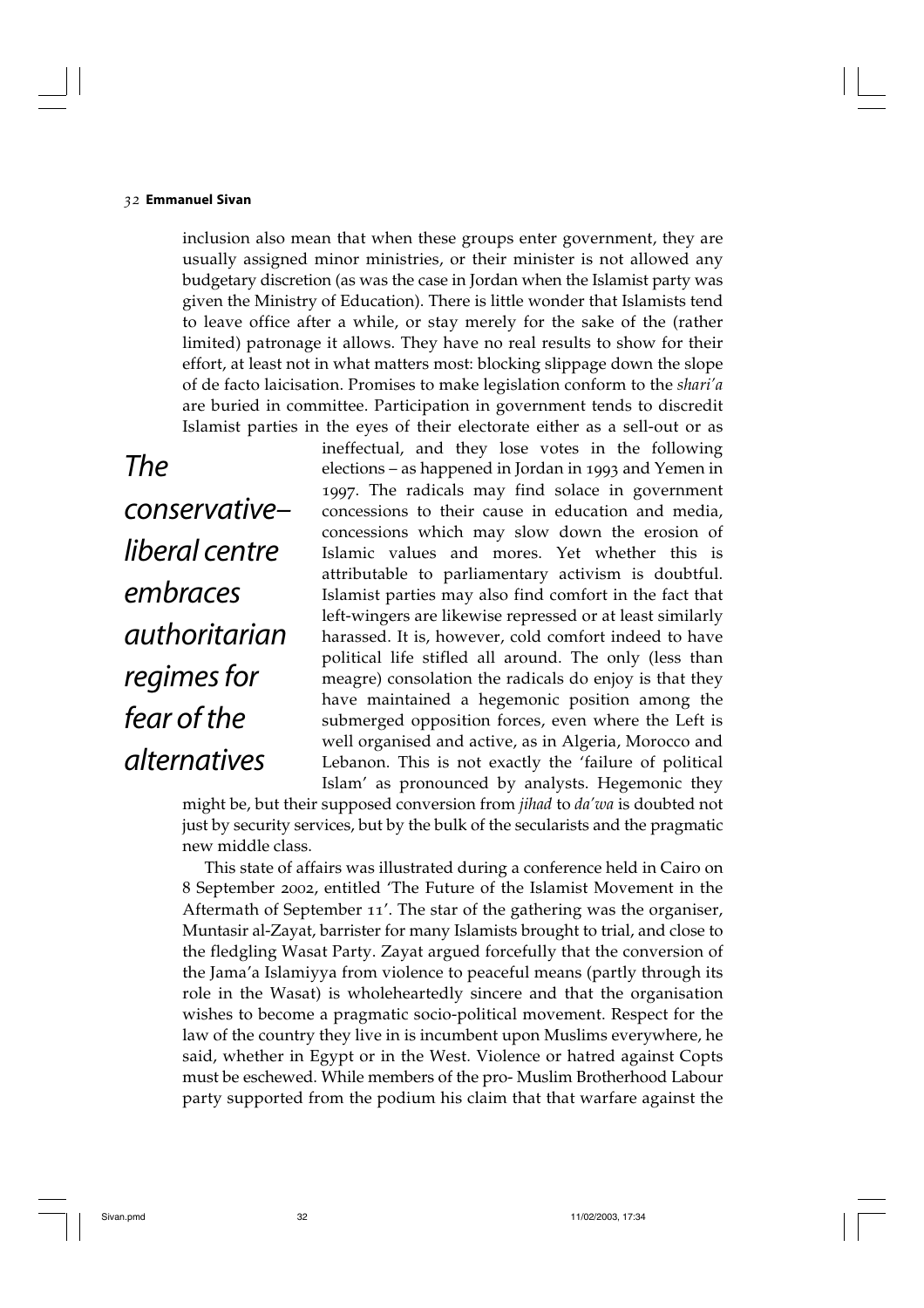Mubarak was over, sceptical voices were heard from the floor, mostly from liberal intellectuals. The most powerful challenge came from Nasserist human-rights lawyer Negad al-Bora'i, who cast doubt upon the speakers' renunciation of violence and respect for freedom of expression. 'Where do you stand on democracy and specifically on peaceful transmission of power?' he asked. 'Where do you stand on freedom of belief, particularly the right to change one's religion?'.5 'These are crucial questions that must be answered with honesty and integrity', al-Bora'i said.6 All he received from the Islamist speakers were evasive answers.

# **The dilemma of the middle class**

If the radicals are thus caught between a rock and a hard place, so is the modern middle class which favours broader human and civil rights and the evolution of a participatory polity. Fearful of radical Islam – all the more so given the experience of Islam in power in Iran, Afghanistan and Sudan – the middle classes have had to acquiesce to the dashing of all hopes for democratisation. Even new, younger rulers such as the kings of Jordan and Morocco have made only paltry progress towards democratisation**,** lest they play into the hands of the radicals, who would benefit from freer debate in the public sphere, greater accountability of the rulers and fair electoral process. The harsher regimentation of political life, which was the response of most regimes to the Islamic threat in the 1990s, has not been alleviated after the defeat of domestic terrorism. The middle class dares not protest too much, viewing this regimentation as a precautionary measure and the lesser evil. 'Hubzism' (from *hubz*, bread) is the term coined in Tunisia for the tacit bargain struck between the middle class and the new president, who seized power in late 1987, a time of mounting Islamist turmoil. The bourgeoisie agreed to harsh repression, which entails heavy-handed restrictions on human and civil rights, not only of Islamists, but also of human-rights activists and other liberals, in return for physical security and political stability. The *hubz* in question goes beyond sheer necessities and includes owning a flat and car. Eighty percent of the new bourgeois possess both. Much like the spectre of Marxism in Latin America in the 1970s and 1980s, radical Islam has the effect of making the soft conservative–liberal centre embrace authoritarian regimes for fear of the alternative.

Even in countries where partial inclusion is the rule, there is no Latin American-style Democracia Pactada with a road map and time table for the transition to democracy. No final target, no stages; all depends upon the goodwill of the powers-that-be. And indeed, in some places, such as Jordan, there has recently been some retreat from the relaxation of political participation. In Morocco, where recent elections were singularly clean, one could nevertheless note a slowing in the pace of reform.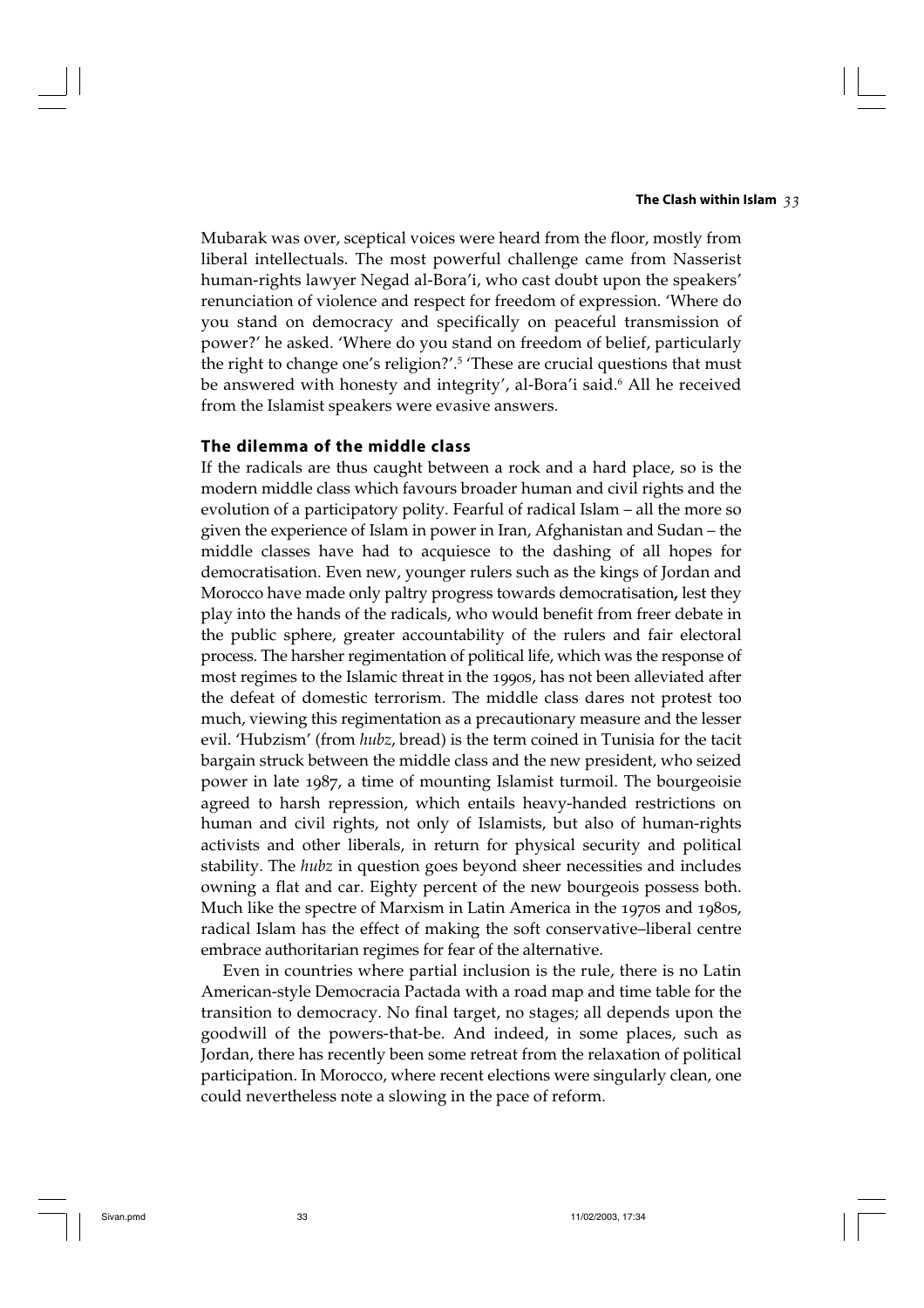It is an open question whether this blocking of the political channels might not sooner or later push a young cohort of militants to opt once again for violence. The shake-up of a regime under an international crisis (such as a war in Iraq), an economic crisis (due perhaps to another oil slump), or a succession crisis and bloody squabbles among the rulers – all are likely to goad the young towards the same violent option that attracted them in 1964–65, after years of ferocious repression under Nasser; in 1974–77 (in Egypt); in 1981–82 (in Egypt and Syria); in 1987–92 (in Tunisia, Iraq, Algeria and Egypt); and in 1995–97 (in Egypt and Algeria). Another wave of armed revolt cannot be excluded. The security services certainly do not exclude it: watching closely even semi-legal groups of the Muslim Brotherhood type, harassing and making so-called pre-emptive arrests in their ranks.

### **Is there a liberal Islamic alternative ?**

The clash within Islam – and this is the clash that counts, not the alleged clash of civilisations – is between radical Islam and the powers-that-be. Conservative Islam – for example, Friday and Ramadan preachers on statesponsored TV stations – supports the governing regime on political matters and radical Islamists on social and cultural matters. Yet what of the liberal Islamic alternative, an 'Enlightened Islam' (*al-Islam al-mustanir*)?

Both the radical and the liberal trends are offshoots of the Salafiyya movement. Born in the last quarter of the nineteenth century, it called for a substantial reform of Islam to end its cultural stagnation and decline, which was seen as the root cause for Islam's lagging behind European civilisation. Reform was to centre around the return to the Salaf al-Salih (the virtuous ancestors). In the glorious early age of Islam, the religion is said to have been flexible, capable of progress and development by relying on rational adaptation to changing circumstances while preserving its essence. It lost this ability somewhere late in the third century of its existence. The aim of the Salafis was to help win back this ability.

As Islam is an orthopraxis (that is, behaviour is given precedence over belief) rather than an orthodoxy, the way to regain Islam's original flexibility, according to the Salafis, was to revitalise law and education rather than theology. The major tool was to be the *ijtihad*, the authority jurists had to amend, even change, the *sharia* by applying personal legal reasoning in evaluating the urgent needs of the Islamic community. Innovation in such matters should not be considered nefarious, as most traditionalist *ulama* held, but beneficial. Ideas to be absorbed into innovation could be indigenous or European, for Islam had taken on great ideas in the Middle Ages (such as Greek philosophy). As far as possible, said the Salafis of the early twentieth century, such borrowing should be made in accordance with the norms of the Salaf al-Salih, as expressed in the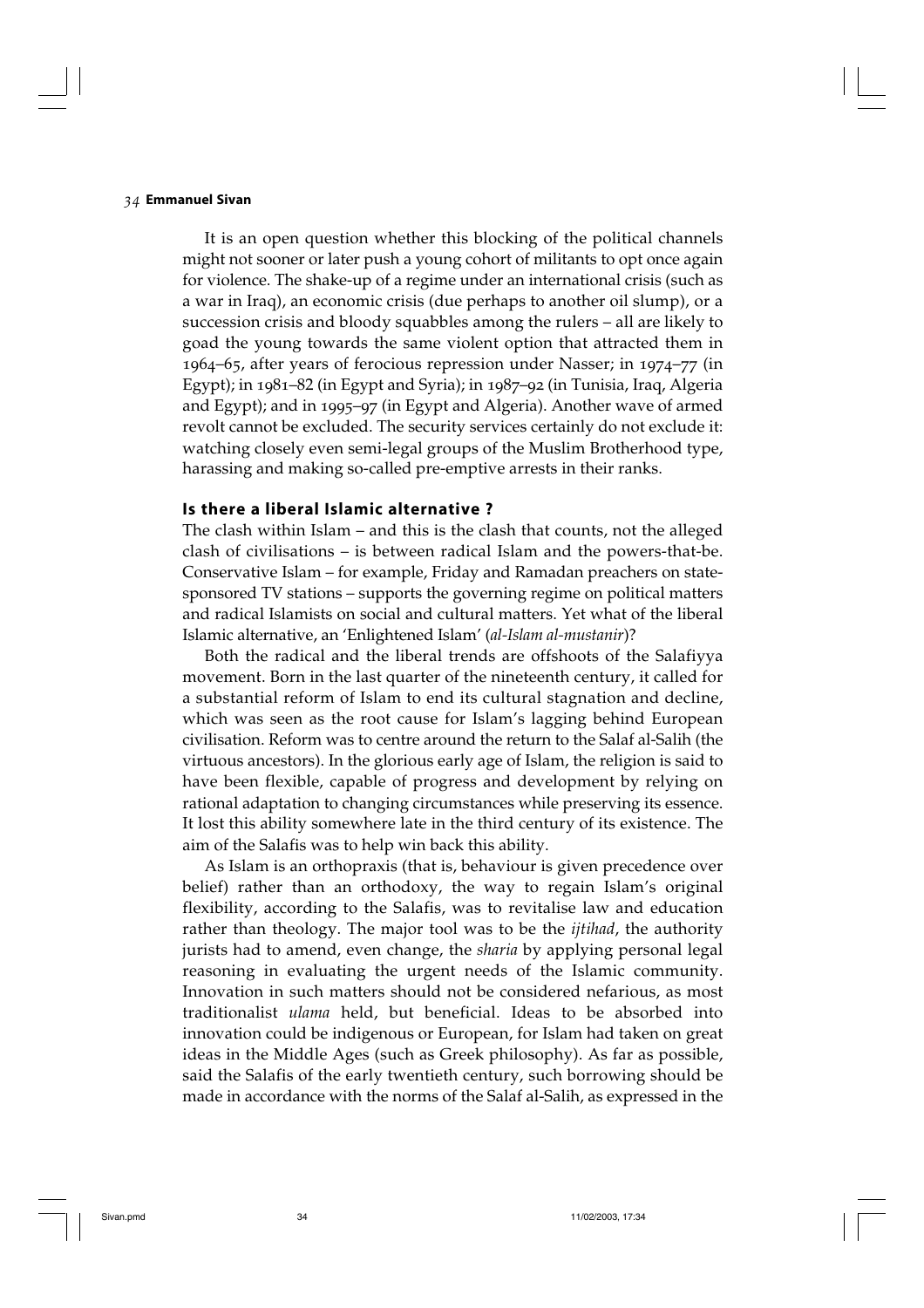rich, pluralistic legal and *hadith* literature. This would assure a measure of control and preserve Islamic identity while at the same time encouraging progress.

This intellectual movement had quite an influence upon the young educated generation, especially in Egypt, Syria and Lebanon, and kept its unity till the eve of the First World War. It is typical that in 1913 the new leader of the Salafiyya, the Syrian Rashid Rida, then living in Egypt, wrote a rave review of a translation made by Ahmad Fathi Zaghloul, brother of the Egyptian nationalist leader Sa'ad Zaghloul, of a book entitled *The Roots of Anglo-Saxon Superiority*. One should learn from the pace-setting civilisation of our era, wrote Rida, and borrow as many of its ideas as possible that are congruent with our identity. The fight against British occupation of Egypt, which he lauded, should not extend to culture. According to Rida, Egyptians had much to learn from the British while flatly rejecting their political rule and claims about the 'White Man's Burden'.

The war years and their immediate aftermath made Rida and many other Salafi militants revise such ideas. The Ottoman Empire, a bulwark of Islamic identity, suffered a crashing defeat, lost most of its territory and was soon to be abrogated by the secular moderniser Kemal Ataturk. Larger chunks of Dar al-Islam (the Islamic world), notably the Fertile Crescent (from whence came Rashid Rida) fell under European domination. Egypt was no more the exception in the Middle East but the rule. Europe showed what Rida and his ilk came to see as its real face – arrogant, domineering and expansionist. For the radical Salafis, it was no longer possible to preserve the distinction between Europe's cultural and political facets, all the more so as the Great War seemed to unveil underlying irrational and destructive streaks in European culture. Could it be that Europe itself was in decline and didn't have much to offer? This doubt was sustained by recently translated writings such as Oswald Spengler's *The Decline of the West*. Spenglerian prophets of doom and gloom, such as Alexis Carrel, Stuart Chamberlain and later, Arnold Toynbee, became best-selling authors in the Arab Middle East during the interwar years.

Yet the major doubt preoccupying the *Al-Manar* trend, named after the weekly newspaper edited by Rida, was internal: are we still Muslims, the radical Salafis came to ask. Could it be that, enfeebled by centuries of decline, Muslims had already surrendered to the temptations of a European civilisation? In line with the liberal Salafis who preserved their hope that Islam and modernity were reconcilable, Rida answered in the affirmative, that most Muslims were no more than 'geographical [nominal] Muslims', following solely external rules of behaviour learnt by rote, devoid of belief and understanding of the rules' significance. They cut corners in ritual and, above all, did not apply the *sharia*, certainly not under foreign rule. In such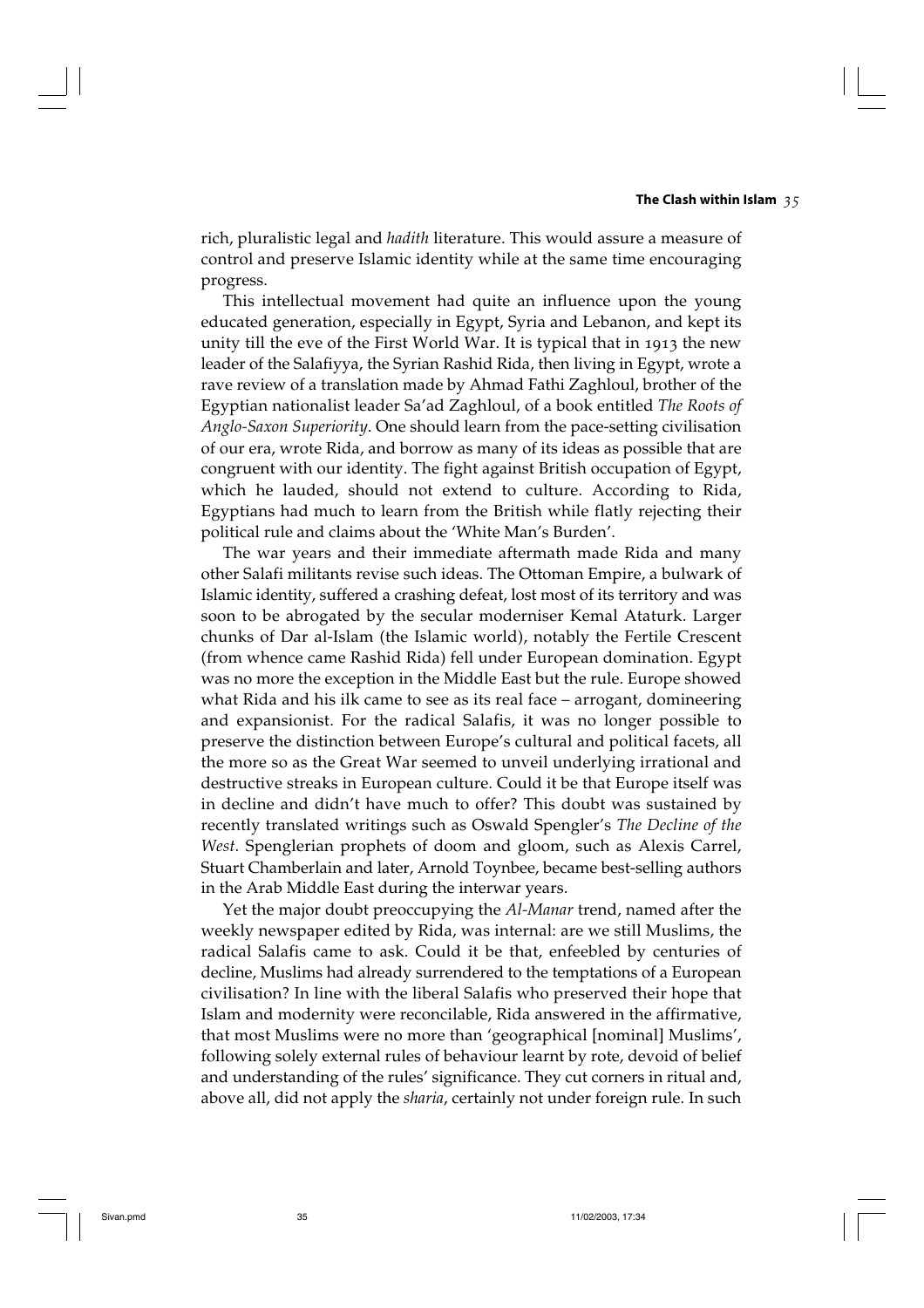a state of affairs, the *ijtihad* was still needed, yet it should be more uniform for all Islamic lands, far more controlled. The weak identity of present day Islam was incapable of assimilating too many innovations, and definitely not pluralistic ones. These are the core ideas of radical Islam, striving to build up mental and behavioural siege-walls to defend a beleaguered faith.

The Salafiyya was thus split between radicals and liberals. While the radicals grew in strength, thanks to the Muslim Brotherhood (founded in 1928), the liberals, who claimed allegiance to the Salafi founders, moved

*Liberal Islam was badly bludgeoned by the militaristic regimes that came to power in the 1950s*

further to the left, embracing world culture and progress. Some of them, like Egyptian thinker Taha Hussein, now put early Islam under scrutiny, according to norms learnt from the Western Orientalist scholars, whom Rida saw as enemies of the Faith, burrowing into and sabotaging Islam in the service of missionaries and imperialists. Others, like Ali Abd al-Raziq, an Al-Azhar scholar, raised the question of whether it would be better for Islam to be separate from the state. The Prophet Muhammad, after all, was a spiritual rather than temporal leader, and many of the corrupt despotic caliphs were the ones to blame for the Islamic decline. Others still, like the great jurist al-Sanhuri, less polemical and more constructive, worked assiduously to amend major Egyptian laws in a liberal fashion by creative use of modes of reasoning and devices unearthed in the vast literature produced over the ages by Muslim jurisprudence. New policies, such as equality of women before the law and equal status for

minorities, were bandied about. Despite its elitist character and lack of a broad social base (which the Muslim Brotherhood had succeeded in building for the radicals), the liberals wielded a certain influence over intellectual life and over cultural mediators such as high school teachers and journalists.

Like other vital forces of Middle Eastern civil societies, liberal Islam was badly bludgeoned by the militaristic, populist regimes that came to power in the 1950s. These regimes espoused belligerent nationalism, were ferocious in preserving indigenous heritage and were deeply suspicious of any ideas originating in those Western empires it had dislodged. They stood for unity, uniformity and one-man, one-party rule, and sought to manipulate religion to win the populace to their cause. When civil society returned to life in the 1970s, in the context of the 'retreating state' and initiatives by the radical Muslim *jama'at* coming out of the underground, the liberals were slow to emerge. This is to be partly explained by the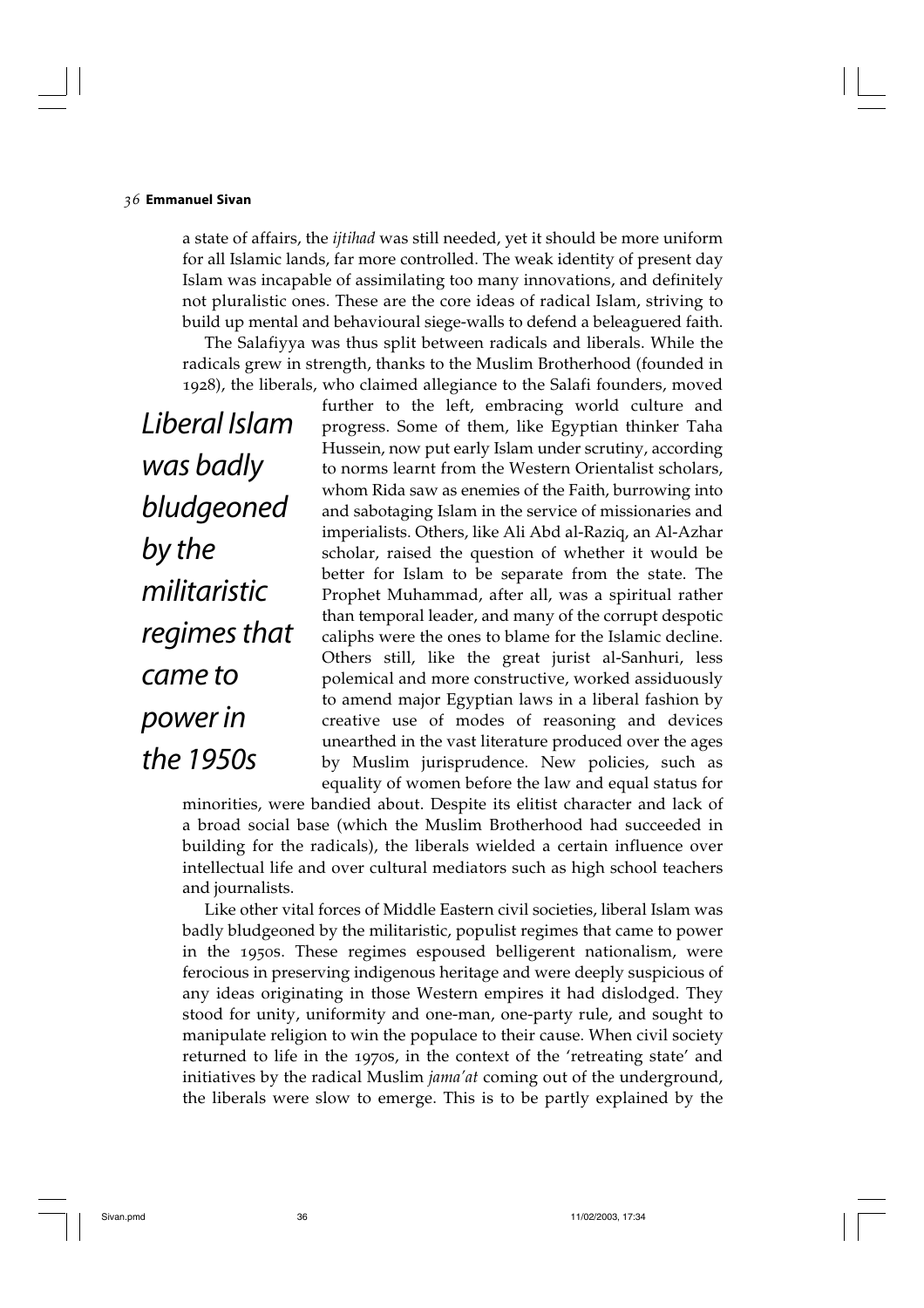importance in Arab intellectual and political life of Marxism, which attracted those of the budding intelligentsia who were open to the outside world.

It was in the 1980s, when the decline of Marxism and the populist ideologies of the Nasserist and Ba'athist type became evident – and with some states embracing, at least in theory, the market economy, democracy and pluralism – that a generational mix of liberal Muslim thinkers and polemicists started to come to the fore. This process accelerated in the following decade. Liberal Eygptians worthy of particular mention are: the jurist Muhammad Sa'id; the High Court judge Ashmawi; Husayn Ahmad Amin, a senior diplomat and Islamic scholar (the son of Ahmad Amin, a prominent liberal thinker of the interwar era); Hasan Hanafi, a Frenchtrained philosopher; and Faraj Foda, an agricultural engineer and self-taught Islamic scholar. Another engineer and autodidact, the Syrian Muhamad Shahrur, produced a best-selling study of the Koran and its relevance today. Two brilliant al-Azhar graduates, the Egyptians Muhammad Sayyid al-Qimni and Khalil Abd al-Karim, combined scholarly credentials and polemical ability to great effect in both their journalistic and scholarly articles. The Lebanese Ridwan al-Sayyid, a graduate of al-Azhar and Tubingen University, straddled both worlds of discourse, as did the Abd al-Hamid al-Ansari of Qatar. North Africans soon joined the fray, combining Islamic and French educational backgrounds, among them the Moroccan Abdou Filai-Ansari; and the Tunisians Muhammad Talbi; Muhammad Charfi; and Abd al-Majid Charfi. One could add to the list the now-exiled scholar, Nasr Hamid Abu Zayd.

These fourteen intellectuals do not offer a uniform message. Nevertheless, they all share the overriding aim of Jamal al-Din al-Afghani and Muhammad Abduh, the Salafi founding fathers: an in-depth reform of Islam, to shake this culture out of its torpor and bring it into the modern world. But such a reform, say these intellectuals, would also counteract the deleterious effects of radical Islam. To achieve this dual aim, three preconditions must be met.

First, Islamic heritage should be contextualised, that is, explained and interpreted in terms of the times and places in which it was produced. Following in the footsteps of Taha Hussein and Ahmad Amin, these intellectuals undertook broad and systematic studies of the evolution of law, political and social history, *hadith* and philosophy. These studies produced rich evidence that Islam has been constantly evolving in response to changing circumstances, and that it has encompassed a myriad of variations according to time and place, while maintaining allegiance to a core prophetic message (itself not devoid of stages of internal development and even contradictions). Liberals are convinced that findings to date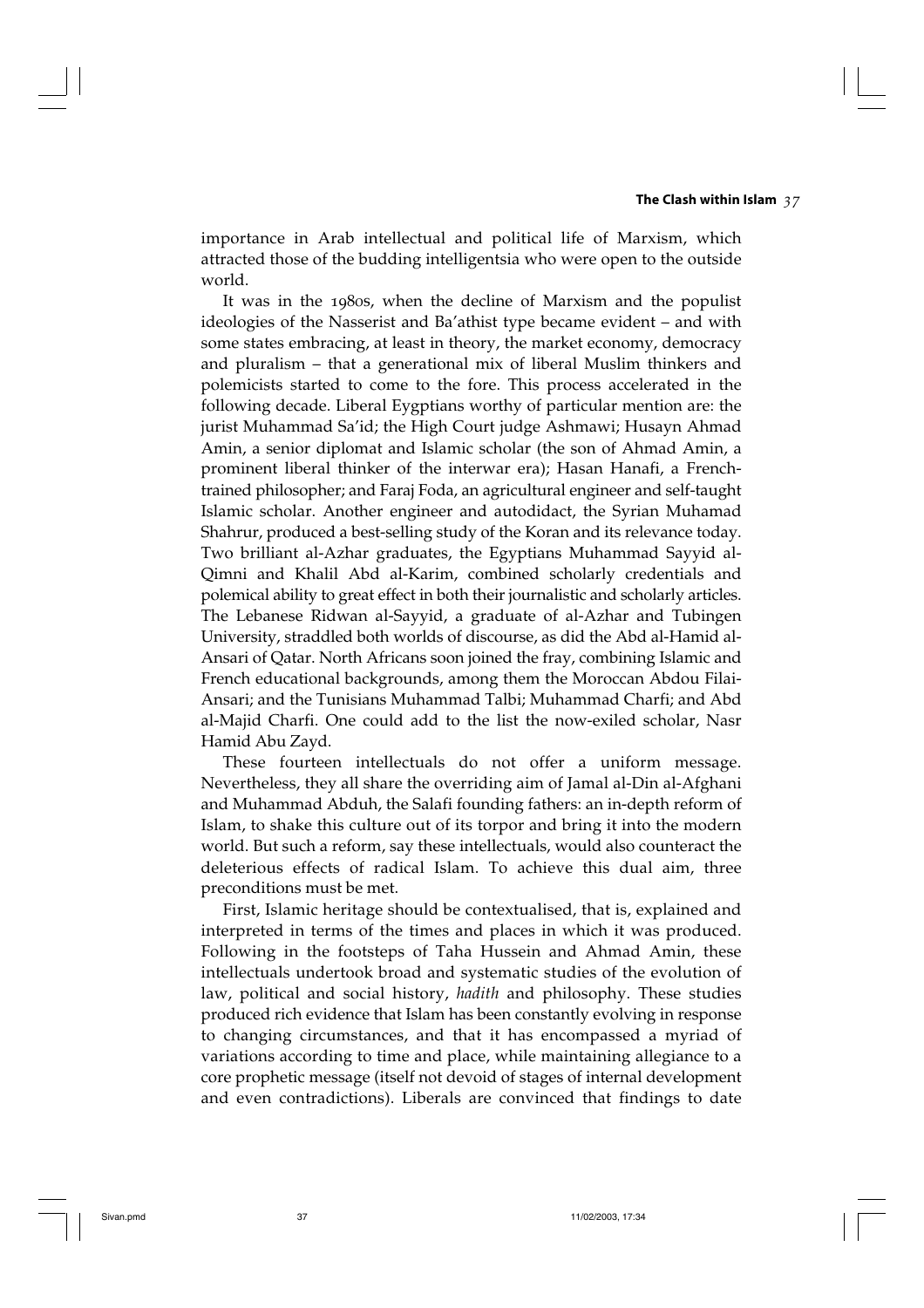amply justify a recourse to free, flexible *ijtihad*, seeking pluralistic solutions – not uniform ones, as desired by the radicals – for the variety of situations obtaining in the Islamic world today. Such a broad minded, open-ended *ijtihad* should rely, as far as possible, upon Islam's rich heritage of solutions and devices. Making use of this heritage will serve to ensure that cultural identity is not lost during the process of reform and revitalisation – as both radicals and traditionalists fear. Every generation has the right and duty to make Islam evolve, as was the case in the early days of the Salaf, from the seventh to the ninth century.

Second, Islam should join world civilisation, interact with it and borrow whatever it needs, subject to the cultural filters mentioned above. There is no unbridgeable chasm separating Islam from the more modernised countries, which include not only the West and Russia, but also Japan, South Korea and Malaysia – the latter three being particularly edifying examples of non-European countries achieving modernisation without loss of cultural identity. The radical bogeyman of a worldwide or Western conspiracy to culturally invade Islamic space simply does not exist. By all means, foreign political and economic domination should be opposed – but not foreign cultures. In a world of osmotic media borders, a degree of cultural globalisation is a given. The challenge is how to make globalisation work in favour of an Islamic variation of modernity. What is needed it not slavish imitation of the West, but rather, a selective appropriation of its cultural fare: integration not assimilation; joining the world, to which Muslims have a lot to offer, without being swallowed by it.

Third, Islam has very little to offer in the realm of politics, despite the political obsession of radicals. The state of Muhammad was prophetic, hence unique; not a model for future emulation. After Muhammad's death, political history was shaped by circumstances created by, among other factors, the conquests, the interplay of personal ambitions, the ethnic composition of the armies and economic development (notably, the transition from nomad to urban polity). Islamic thinkers had very little to offer by way of political doctrine. Islamic law had little to say on constitutional matters. Political practice was mostly authoritarian if not despotic. An Islamic state is a mirage, a figment of the radicals' imagination. So is their slogan 'application of the *sharia*'; for not only is the *sharia* not uniform, it also has little to say on economics, certainly not in their present sophisticated version. Its real strength is in matters of ritual and personal status, which do require renovation (for example, on the status of women, which evolved even under the Prophet). The real focus of political reform should be democracy, human and civil rights, tolerance, transparency and accountability in government. This is not to say that there is a specific Islamic precedent. The liberals doubt whether the *shura* (election of the caliph by the notables) can really be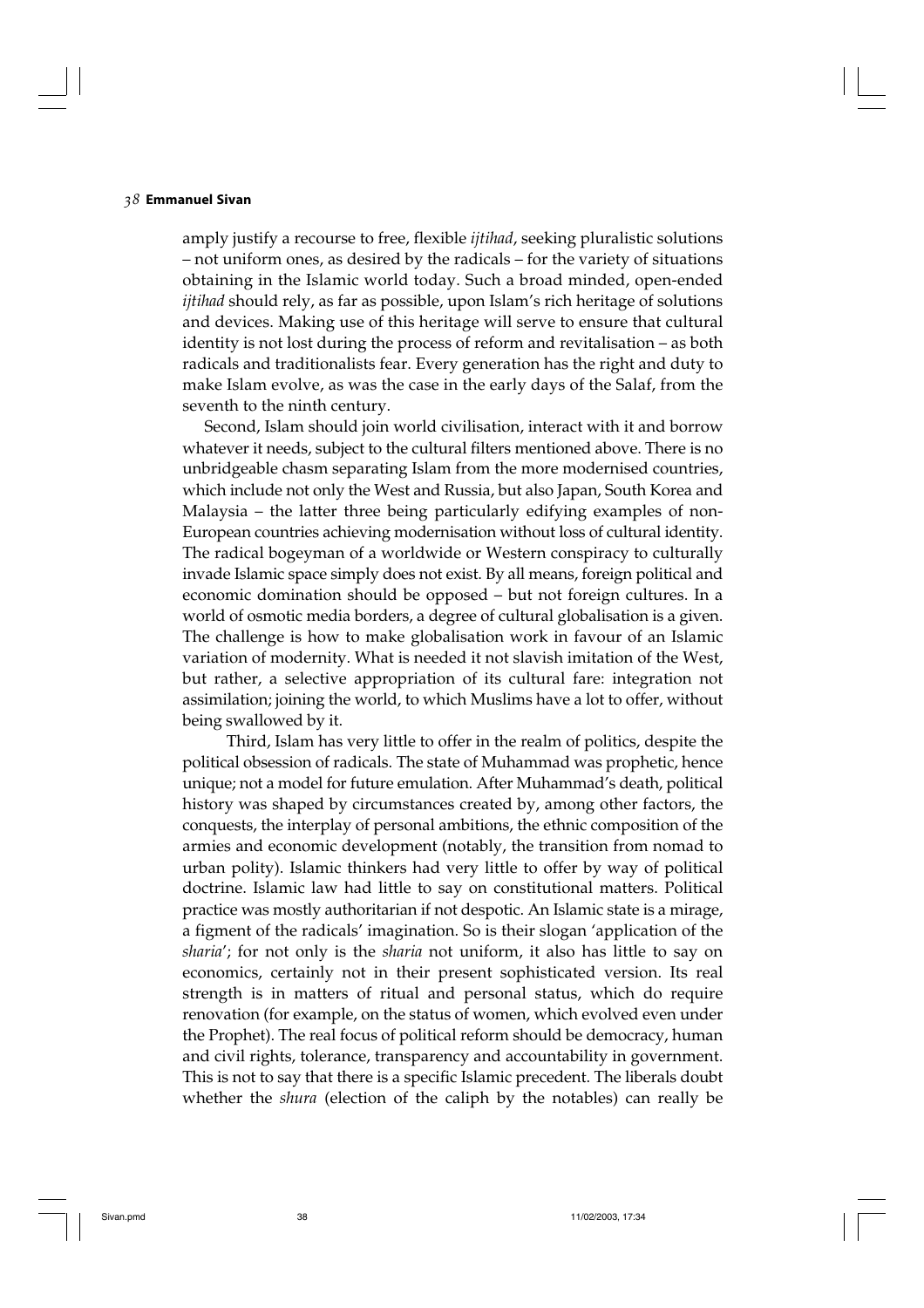deemed a historical justification, let alone a model, for democracy, as radicals and traditionalists claim. This is an area where transcending Islamic heritage is called for. Free debate and popular sovereignty are the *sine qua non* for the

revitalisation of society and culture. If Islamic heritage has anything to offer in this respect, it is the form of a history lesson: Islamic decline has always been closely associated with the rise of despotism. Moreover, democracy is congruent with the Islamic value of human dignity.

Liberal Islam has come a long way towards developing a coherent and relevant doctrine. So why are its thinkers so downcast? 'We're nothing but a bunch of dissidents writing on water', said Husayn Ahmad Amin.<sup>7</sup> And Abd al-Majid Charfi concurred, in another such interview: 'We are always beleaguered; able sometimes to conduct a debate in the public sphere in Paris, but not in Tunis'. Sympathisers of the liberal cause are similarly

*Democracy is congruent with the Islamic value of human dignity*

disenchanted, as one can judge from articles in the Cairo book review monthly *Wujuhat Nazar*. 8

Beleaguered they are, above all, by their arch-rivals, the radicals. Faraj Foda was assassinated in 1992 by the Jama'a Islamiyya. Soon after, the Nobel Prize-winning novelist Najib Mahfuz, a strong supporter of the liberals, was stabbed and seriously wounded by a Jama'a militant. Ashmawi was subject to death threats from the Jihad group and had to be barricaded in his flat for months under a government security detail. When, in 1989, Qimni published his trail-blazing book *Al-Hizb Al-Hashemi*, where he ventured into a hitherto taboo area, the life of the Prophet (he interpreted the Prophet's struggle with Mecca in terms of power politics), a leading Islamist spokesman dubbed him 'the Arab Salman Rushdie'.9 His later books, and those of his associate Khalil Abd al-Karim, who died recently, incurred radical ire for employing their vast erudition in a liberal reading of Islamic heritage.<sup>10</sup> The Azharite Ulama Front strived to have them banned (and failed on a technicality), as it likewise later called for firing female scholar Amina al-Nasir, their acolyte, from her university job. The radical sheikh Yusuf al-Badri lodged the complaint against Abu Zayd and thus launched the proceedings which led ultimately to his going into exile.

Nor do the liberals enjoy official support, unless they are under a clear and present terrorist threat – and even then, not always efficiently. After all, it was two court judgements that condemned Abu Zayd for apostasy. Semi-official censorship has driven Tunisian liberals to publish their books in Casablanca and Paris. Human-rights activists such as Charfi in particular suffered from state oppression. And when the Abu Zayd and later, the Sa'd al-Din Ibrahim affairs broke out, it was the religious weekly of the Egyptian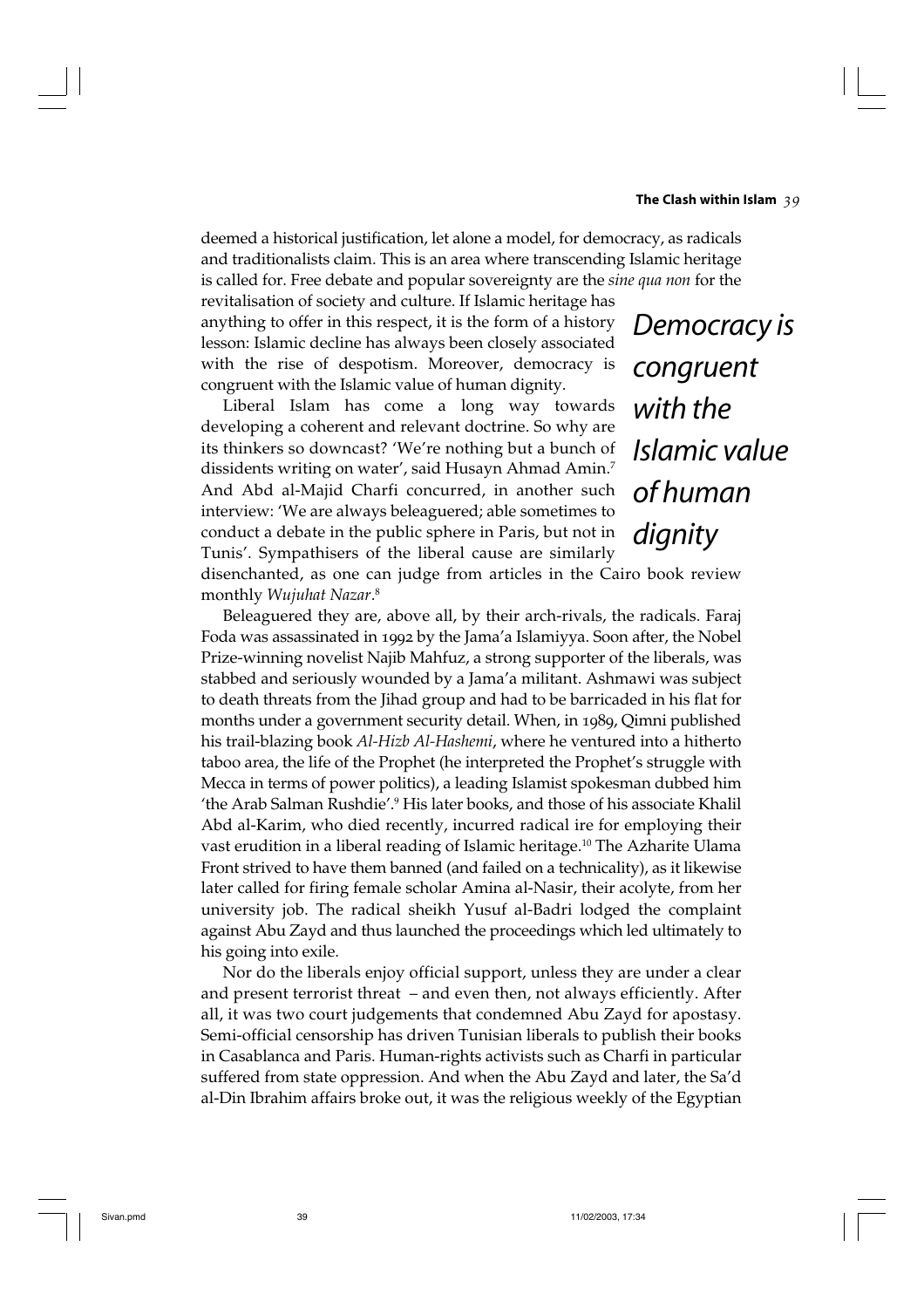ruling party which wholly supported their conviction. The pressure had a notable muzzling effect, with the exception of Ashmawi, on whom this pressure had the opposite effect, pushing him from a prudent style, as befits a judge, towards assertive polemics.<sup>11</sup> Most liberals tended to buckle under duress. Hanafi explained to the present writer that Abu Zayd brought the calamity upon himself out of sheer obstinacy. He, Hanafi, had advised him not to include his controversial publications on the Koran and Islamic myths in the list presented for his university promotion. Abu Zayd refused. The radical sheikh Yusuf Badri got wind of the affair, lodged his complaint, and the rest is history. Hanafi in fact developed in his writings a cautious, circumlocutory style, designed to not challenge the radicals, but this comes at a price: obfuscating the liberal message. The same is true of Ridwan al-Sayyid, master of an abstract, somewhat pedantic style, who never debates directly with the radicals (in his case, the Sunni Jama'a Islamiyya and the Shi'ite Hizbollah), let alone offends them.

Many liberal writers outside Islamic lands, who are not subject to such pressures, similarly dilute their message. A case in point is Islamic scholar and liberal thinker Mohammad Arkoun, an Algerian living in France who has perfected an abstruse and rather pompous prose, sidestepping any polemic against the radicals. He claims he had to operate in such a manner out of fear for the safety of his relatives in Algiers. And indeed very few of the liberals anywhere rallied to support Abu Zayd during his ordeal. In a telling episode in 1996, Qimni appeared on a TV discussion programme (on an Arabic international commercial satellite channel – government TV does not air such contentious material) with fellow liberal Kamal Abu Majd. To Qimni's surprise, Abu Majd justified the condemnation of Abu Zayd on the narrow technical grounds that he was guilty in terms of the *hisba* (control of public morality), under which the affair was tried. However, he dissociated himself from the views of the radical sheikhs that Abu Zayd was guilty of apostasy.12 No wonder few liberals were active in the defence of Sa'd al-Din Ibrahim, the human-rights activist condemned to seven years in jail for working for fairer elections and for publishing unflattering reports about discrimination against Copts.13

Another, perhaps more important self–inflicted wound suffered by liberal Islam is its elitism and lack of organisational skills – the latter being an area in which the radicals excel. Very few liberal spokesmen have the communication abilities to propagate their message effectively. This weakness is especially evident in audio-visual narrowcasting. Of the four hundred or so known 'tape-cassette preachers', none are liberal. The majority are radical, a minority traditionalist. While Amin and Qimni have stellar journalistic and literary qualities, being in demand as columnists for publications such as *Ruz Al-Yusuf, Sutur* and *Al-Qahira*, others are mediocre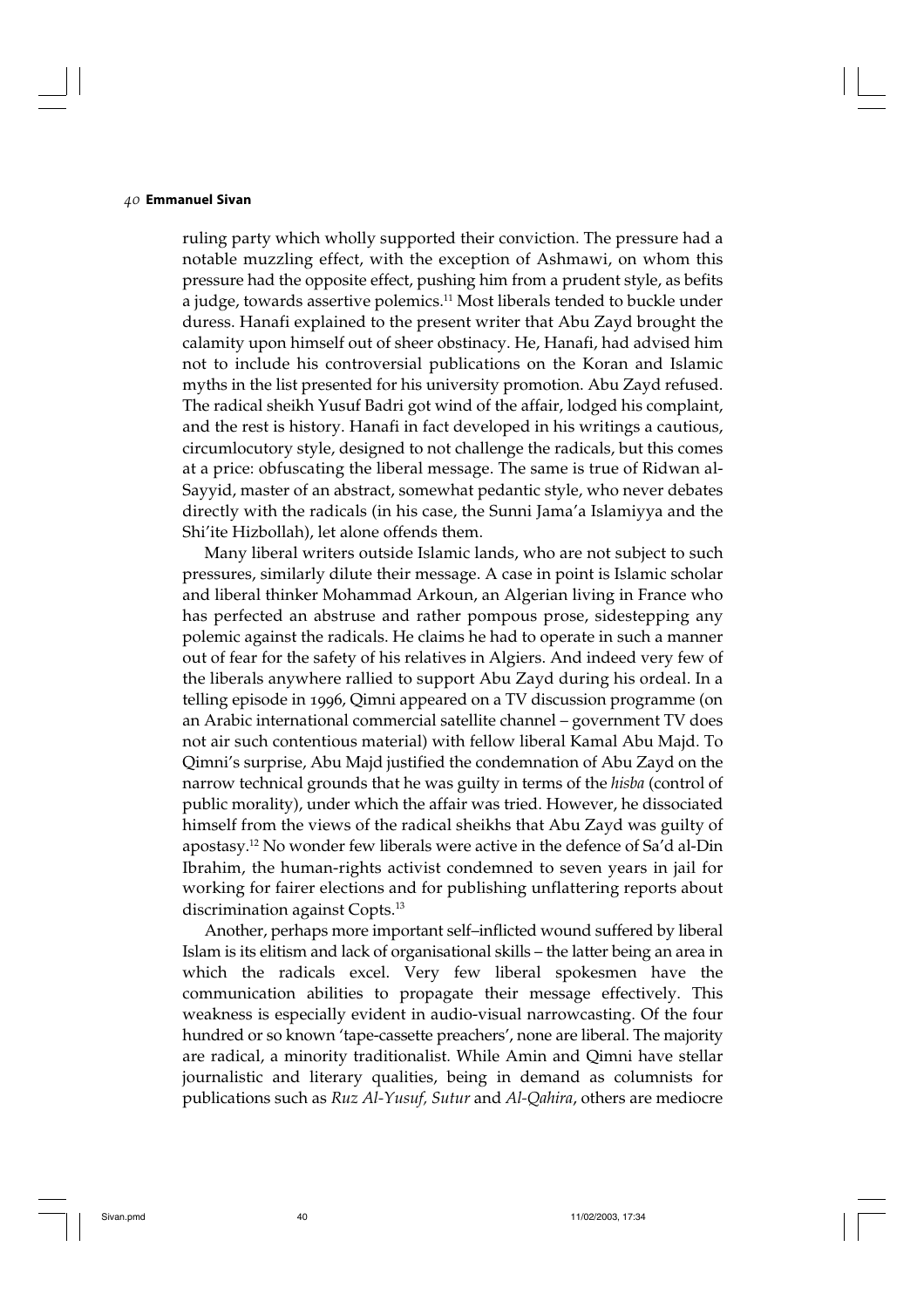writers or scholars who publish mostly in learned journals. Rarely does one find a liberal scholar on TV. Few TV historical series are inspired by liberal ideas; a major exception was one on the life of Qasim Amin, an early proponent of women's rights, which was shown in Egypt during Ramadan 2002. Moreover, none of the liberals, at the higher or middle ranks, has organisational abilities and thus their grassroots presence is very thin. No wonder the liberals' mood is bleak. Their chances of becoming a significant opposition force are not promising. The radicals win not just by dint of skill and effort, but *faute de combattants.*

# **The exception and the rule**

The situation is different in one Islamic country: Indonesia. In the June 1999 elections, the first democratic contest held since the fall of Suharto, Islamist parties calling for application of the *sharia* won 16%. They were overtaken, however, by the so-called 'pluralist Muslim' parties, which won 22%. These pluralist parties proclaim allegiance to the state's ideology, or civil religion, of Pancasila. Although they use Islamic symbols, they accept a de facto separation of state and religion. (President Megawati Sukarnoputri's Indonesian Democratic Party of Struggle [PDI-P], a secular-nationalist grouping, won a plurality of 34%).

In Indonesia, Islamic radicals do not hold sway. In August 2002, the upper house of parliament rejected by a large majority the Islamist radicals' proposal to amend the constitution and implement the *sharia* for the 88% of Indonesians who are Muslims. The parliamentary majority was made up of PDI-P and pluralist Muslims and enjoyed the strong support of the two largest Muslim education-cum-welfare organisations, Nahdlatul Ulama (NU) and the Muhammadiyah.

During the early years of independence, there was debate between Islamists and the *kebangsaan* (national–secularist) movements about the adoption of the *sharia*. The *kebangsaan* won and the state adopted an ideology dedicated to 'unity in diversity' and religious pluralism. This was seen as the sole means of holding together a multi-ethnic, multi-religious society. Pancasila respects all five religions of Indonesia, giving none preferential treatment. Suharto worked hard to inculcate this ideology, to fight the Marxist left as well as extremist Muslims. In the mid-1980s, all mass civil society groupings were required to recognise Pancasila as the 'sole foundation' of the Indonesian state. Islamist movements did survive, but mostly as a semi-underground.

While the left was physically eliminated, antagonism between the regime and the Islamists endured. It was in this context that a culturalpolitical trend arose during the 1970s that offered an Islam-oriented alternative. It was moulded by a new generation of intellectuals calling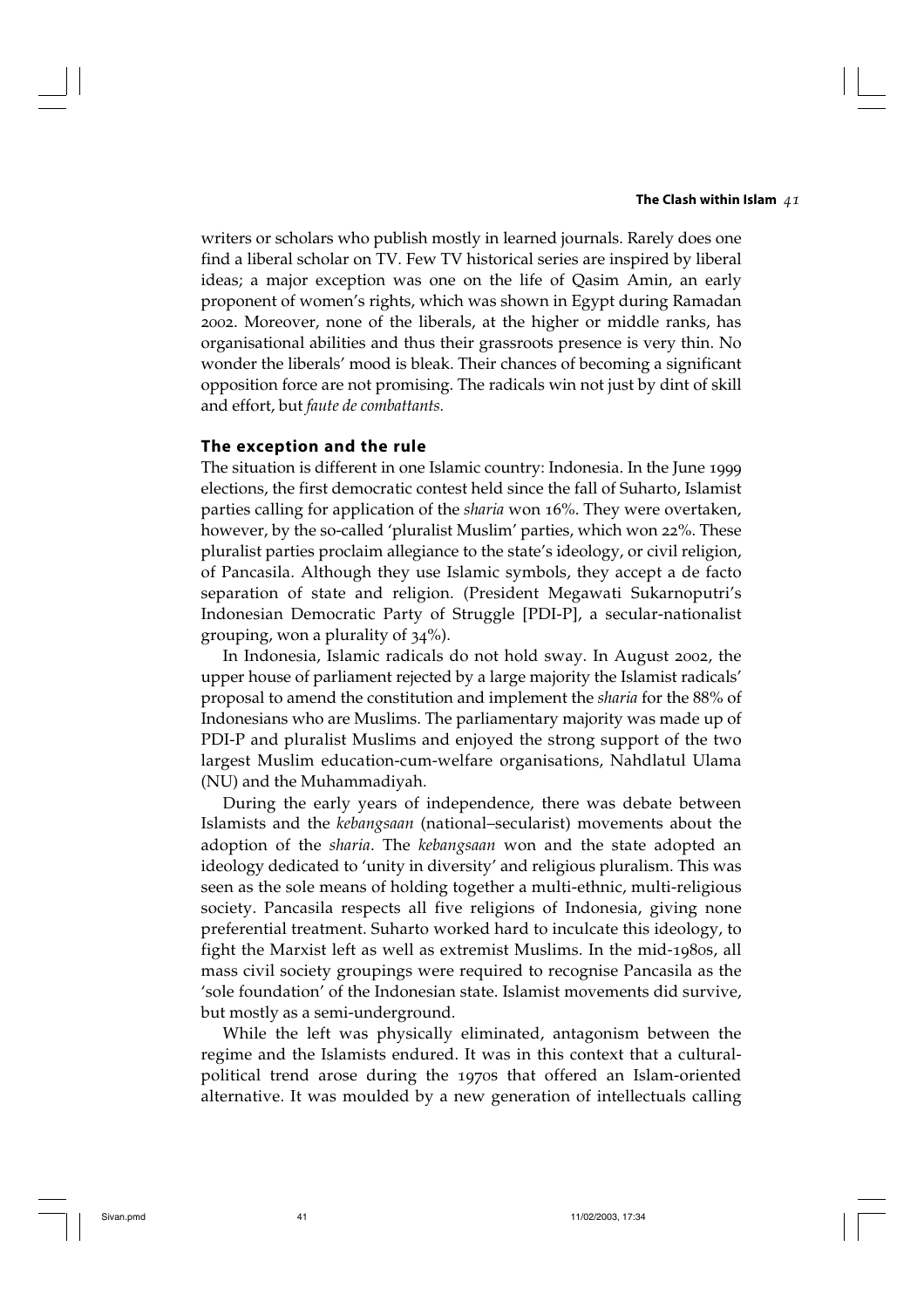themselves Neo-Modernist, in reference to the thinking of Fazlur Rahman, a Pakistani liberal who tried and failed to shape the legislative policy of the ruler, Ayyub Khan, and was forced into exile in the US. (The foremost thinker of this group, Nurcholish Madjid, wrote his dissertation at the University of Chicago under Rahman).

The prime concerns of the neo-modernists were the demands of modernity and the particularities of Indonesia. To that end, they argued for what they dubbed 'contextualised *ijtihad'*, meaning legal reasoning sensitive to the time and place in which the religious texts they treat were created. Moreover, they claim that the very nature of Islam opposes the intermingling of divine values with the profane domain of politics. Islam does not need to regulate every aspect of life; its role is to provide moral guidelines. No particular type of regime is required by Islam; hence, Islamisation should be a cultural process within civil society. Consequently, the student groups gravitating around these young intellectuals accepted without reservation the Pancasila ideology and its political implications, especially with regard to the non-sectarian and harmonious relations between the various faiths, in the interests of national unity. What began as an elite phenomenon soon gained wide following among the educated young and greatly influenced the moderate Islamic parties which gained ground after the fall of Suharto, culminating in their electoral success in 1999.

This achievement is due, in part, to the personality of its intellectuals: N. Madjid, Abdurrahman Wahid, Harun Nasution, Munwir Syazali and Ahmad Wahib. The movement's ideas also fitted the nation-state ideals unique to Indonesia among Muslim countries: its traditions of pluralism, tolerance and social harmony. The movement's commitment to democracy and human rights during the Suharto years served it well after his fall in 1998. Yet no less significant, since the late 1980s, was the role neomodernism played in revitalising civil society through its development of education and welfare NGOs, often taking up tasks the regime was unable to undertake successfully. Abdurrahman Wahid, leader of the religious mass organisation Nahdlatul Ulama and later, the first democratically elected president, was part of the neo-modernist trend and played a role in creating the new NGOs. These NGOs, together with the Muhammadiyah, the other major mainstream religious movement, played a crucial role in the agitation that led to Suharto's fall.

Last but not least, one must note the particular pluralism of Indonesian Islam. Two-thirds of Muslims are *abangan*, or syncretic, while only a third are *santri***,** devout (Sunni) orthodox. The latter tend not to question the Islamic credentials of the former, so as to keep social peace. Application of the *sharia* endangers this delicate balance. Most of the syncretic Muslims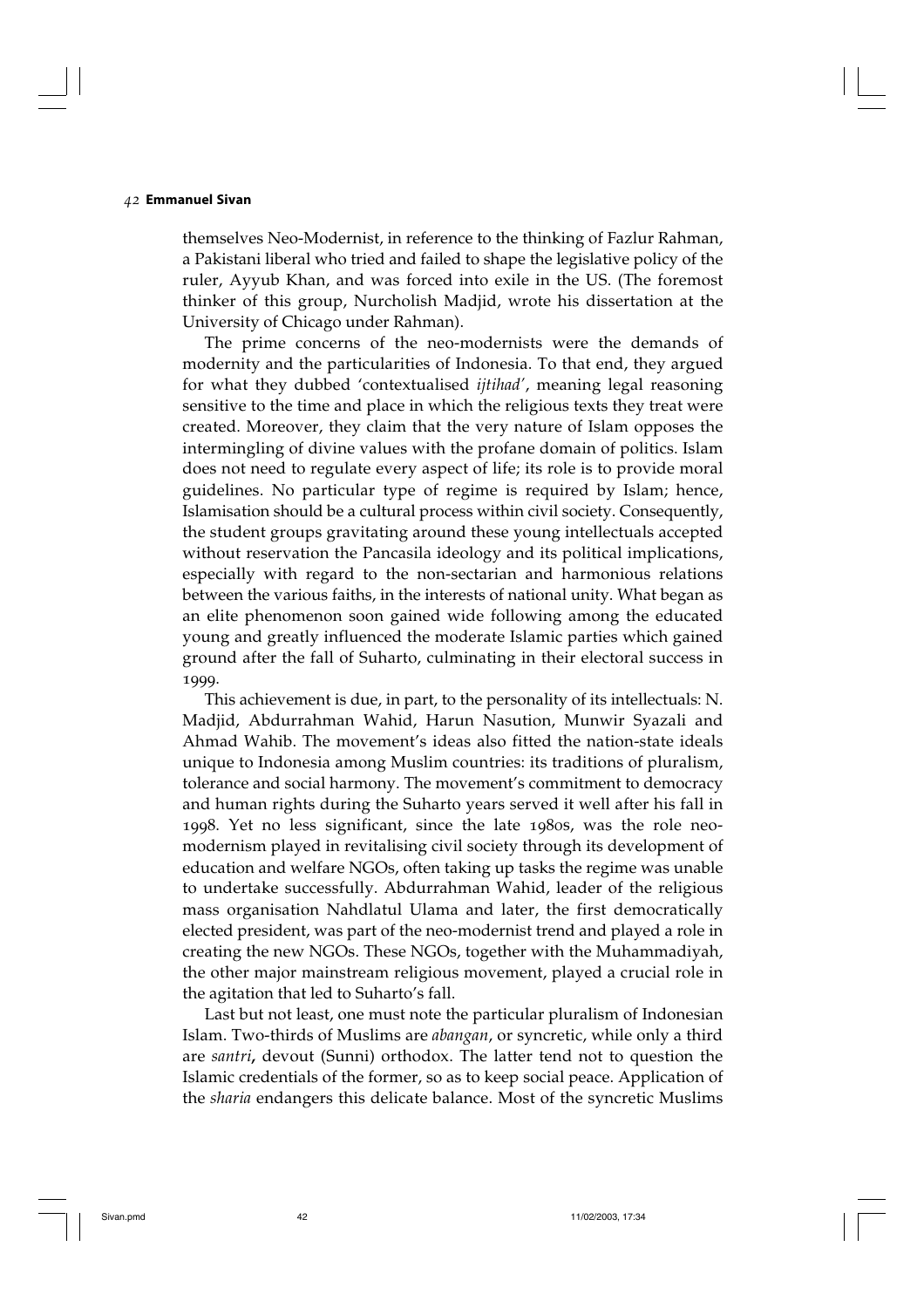usually vote for Megawati. In recent years, though, the Islamic cultural resurgence embodied by Nahdlatul Ulama and other groups has converted many syncretics into *santri*. The new converts tend to be attracted by the neo-modernist version of the orthodoxy.

Indonesian circumstances are unique; the success of liberal Islam in this country is, quite simply, exceptional. Elsewhere in the Muslim world, the particular conditions of Indonesia do not exist. The regimes have a unitary– populist, if not plainly tyrannical outlook; the religious tradition is not pluralistic; and liberals lack communicating and organising skills. The liberal message in the Middle East and North Africa is as learned and sophisticated as that in Indonesia, yet it is a voice calling in the desert. The clash within Islam thus pits the radicals against the powers-that-be. And this, sadly, is the only struggle that counts.